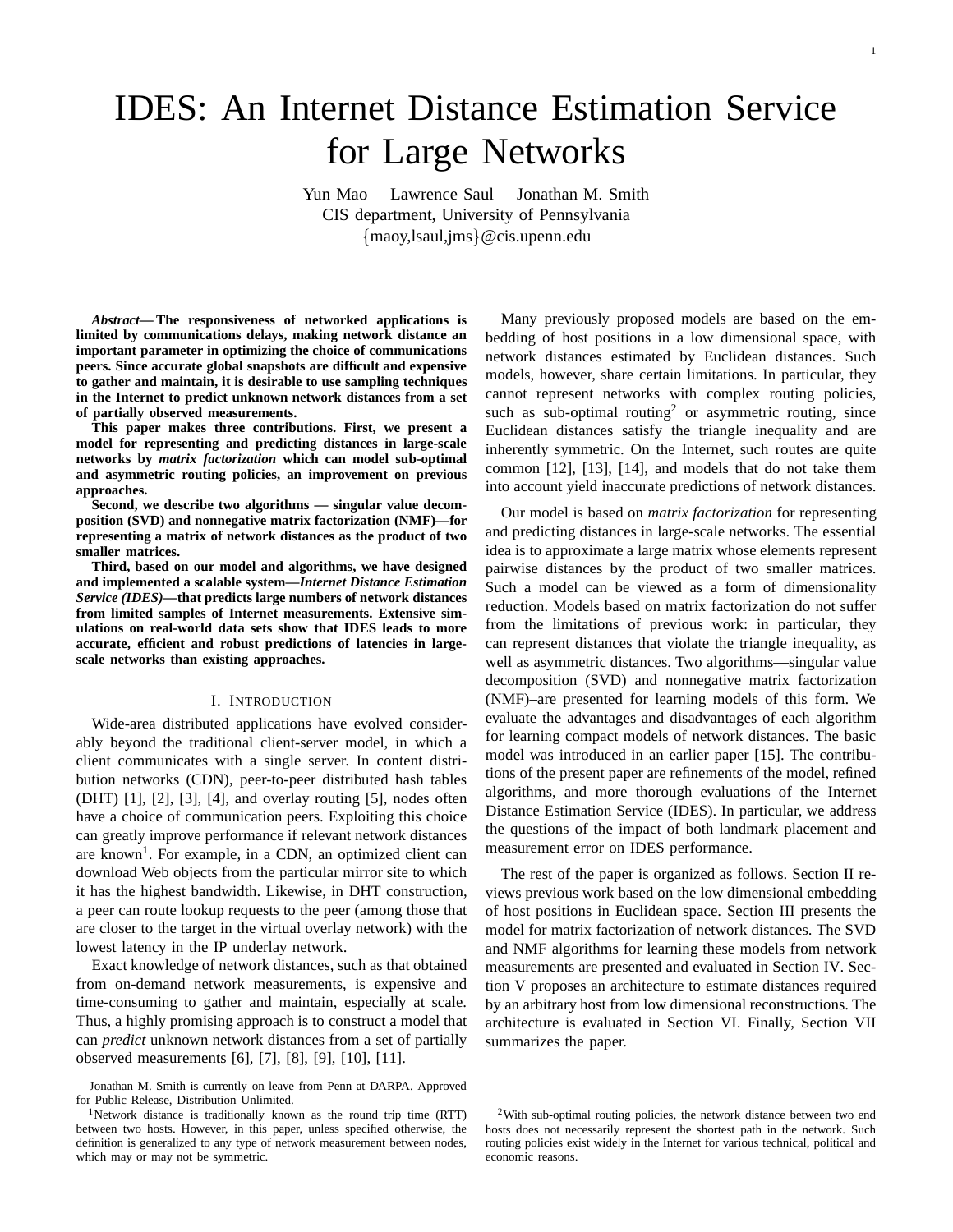#### II. NETWORK EMBEDDINGS

One way to predict network distance between arbitrary Internet end hosts is to assign each host a "position" in a finite-dimensional vector space. This can be done at the cost of a limited number of network measurements to a set of wellpositioned infrastructure nodes (also known as *landmark* or *beacon* nodes), or other peer nodes. In such a model, a pair of hosts can estimate the network distance between them by applying a distance function to their positions, without direct network measurement. Most previous work on these models has represented the host positions by coordinates in Euclidean space and adopted Euclidean distance as the distance function.

We define the problem formally as follows. Suppose there are N hosts  $\mathcal{H} = {\mathcal{H}_1, \mathcal{H}_2, \cdots, \mathcal{H}_N}$  in the network. The pairwise network distance matrix is a  $N \times N$  matrix D, such that  $D_{ij} \geq 0$  is the network distance from  $\mathcal{H}_i$  to  $\mathcal{H}_j$ .

A network *embedding* is a mapping  $H : \mathcal{H} \to \mathbb{R}^d$  such that

$$
D_{ij} \approx \hat{D}_{ij} = ||H(\mathcal{H}_i) - H(\mathcal{H}_j)||, \forall i, j = 1, ..., N
$$
 (1)

where  $\hat{D}_{ij}$  is the estimated network distance from  $\mathcal{H}_i$  to  $\mathcal{H}_j$ and  $H(\mathcal{H}_i)$  is the position coordinate of  $\mathcal{H}_i$  as a d-dimensional real vector. We simplify the coordinate notation from  $H(\mathcal{H}_i)$ to  $\vec{H}_i = (H_{i1}, H_{i2}, \cdots, H_{id})$ . The network distance between two hosts  $\mathcal{H}_i$  and  $\mathcal{H}_j$  is estimated by the Euclidean distance of their coordinates:

$$
\hat{D}_{ij} = \|\vec{H}_i - \vec{H}_j\| = \left(\sum_{k=1}^d (H_{ik} - H_{jk})^2\right)^{\frac{1}{2}} \tag{2}
$$

The main problem in constructing a network embedding is to compute the position vectors  $\vec{H}_i$  for all hosts  $\mathcal{H}_i$  from a partially observed distance matrix  $D$ . A number of learning algorithms have been proposed to solve this problem, which we describe in the next section.

## *A. Previous work*

The first work in the network embedding area was done by Ng and Zhang [10], whose Global Network Positioning (GNP) System embedded network hosts in a low-dimensional Euclidean space. Many algorithms were subsequently proposed to calculate the coordinates of network hosts. GNP uses a Simplex Downhill method to minimize the sum of relative errors:

total\_error = 
$$
\sum_{i} \sum_{j} \frac{|D_{ij} - \hat{D}_{ij}|}{D_{ij}}
$$
 (3)

The drawback of GNP is that the Simplex Downhill method converges slowly, and the final results depend on the initial values of the search. PIC [6] applies the same algorithm to the sum of squared relative errors and studies security-related issues.

Cox, Dabek *et. al.* proposed the Vivaldi algorithm [16], [7] based on an analogy to a network of physical springs. In this approach, the problem of minimizing the sum of errors is related to the problem of minimizing the potential energy of a spring system. Vivaldi has two main advantages: it is a distributed algorithm, and it does not require landmark nodes.



Fig. 1. Four hosts  $H_1 - H_4$  in a simple network topology

Lim *et. al.* [9] and Tang *et. al.* [11] independently proposed models based on Lipschitz embeddings and Principal Component Analysis (PCA). These models begin by embedding the hosts in an  $N$ -dimensional space, where the coordinates of the host  $\mathcal{H}_i$  are given by its distances  $(D_{i1}, \dots, D_{iN})$  to  $N$  landmark nodes. This so-called Lipschitz embedding has the property that hosts with similar distances to other hosts are located nearby in the N-dimensional space. To reduce the dimensionality, the host positions in this  $N$ -dimensional space are then projected into the d-dimensional subspace of maximum variance by PCA. A linear normalization is used to further calibrate the results, yielding the final host positions  $\vec{H}_i \in \mathbb{R}^d$ .

## *B. Limitations*

Euclidean distances are inherently symmetric; they also satisfy the triangle inequality. Thus, in any network embedding,

$$
\hat{D}_{ij} = \hat{D}_{ji} \qquad \forall i, j
$$

$$
\hat{D}_{ij} + \hat{D}_{jk} \ge \hat{D}_{ik} \quad \forall i, j, k
$$

First, the triangle inequality property is inconsistent with observed network distances. On the Internet, studies indicate that as many as 40% of node pairs of real-world data sets have a shorter path through an alternate node[12], [11]. Second, unless the definition of network distances is RTT, the symmetry property also disagrees with the observation. previous study shows that asymmetric routing is quite common [14]; even for the same link, the upstream and downstream capacities may be very different [13].

In addition to these limitations, low-dimensional embeddings of host positions cannot always model distances in networks where there are pairs of nodes that do not have a direct path between them, even if the distances are symmetric and satisfy the triangle inequality. Figure 1 illustrates a simple network topology in which four hosts in different autonomous systems are connected with unit distance to their neighbors. An intuitive two-dimensional embedding is also shown. In the given embedding, the estimated distances are  $\hat{D}_{14}$  =  $\hat{D}_{23} = \sqrt{2}$ , but the real distances are  $D_{14} = D_{23} = 2$ . It is provable that there exists no Euclidean space embedding (of any dimensionality) that can exactly reconstruct the distances in this network. Similar cases arise in networks with tree-like topologies.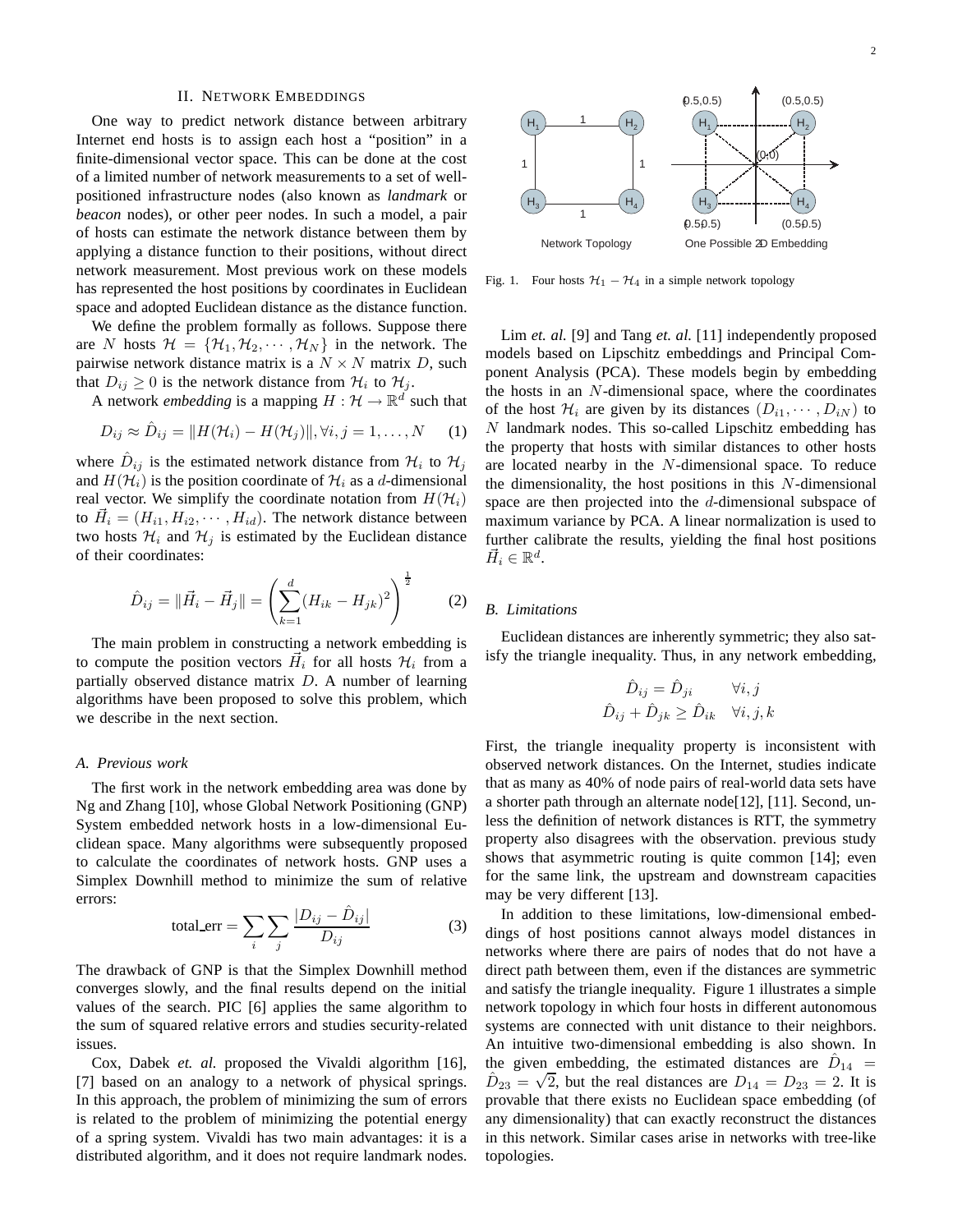## III. DISTANCE MATRIX FACTORIZATION

The limitations of previous models lead us to consider a different framework for compactly representing network distances. Suppose that two nearby hosts have similar distances to all the other hosts in the network. In this case, their corresponding rows in the distance matrix will be nearly identical. More generally, there may be many rows in the distance matrix that are equal or nearly equal to linear combinations of other rows. Recall from linear algebra that an  $N \times N$  matrix whose rows are not linearly independent has rank strictly less than N and can be expressed as the product of two smaller matrices. With this in mind, we seek an approximate factorization of the distance matrix, given by:

$$
D \approx XY^T,
$$

where X and Y are  $N \times d$  matrices with  $d \ll N$ . From such a model, we can estimate the network distance from  $\mathcal{H}_i$  to  $\mathcal{H}_j$  by  $\hat{D}_{ij} = \vec{X}_i \cdot \vec{Y}_j$ , where  $\vec{X}_i$  is the *i*th row vector of the matrix X and  $\vec{Y}_j$  is the jth row vector of the matrix Y.

More formally, for a network with distance matrix  $D_{ij}$ , we define a *distance matrix factorization* as two mappings

$$
X : \mathcal{H} \to \mathbb{R}^d,
$$
  

$$
Y : \mathcal{H} \to \mathbb{R}^d,
$$

and an approximate distance function computed by

$$
\hat{D}_{ij} = X(\mathcal{H}_i) \cdot Y(\mathcal{H}_j).
$$

As shorthand, we denote  $X(\mathcal{H}_i)$  as  $\vec{X}_i$  and  $Y(\mathcal{H}_i)$  as  $\vec{Y}_i$ , so that we can write the above distance computation as:

$$
\hat{D}_{ij} = \vec{X}_i \cdot \vec{Y}_j = \sum_{k=1}^d X_{ik} Y_{jk}.
$$
\n(4)

Note that in contrast to the model in section II, which maps each host to one position vector, our model associates *two* vectors with each host. We call  $\vec{X}_i$  the *outgoing vector* and  $\vec{Y}_i$ the *incoming vector* for  $\mathcal{H}_i$ . The estimated distance from  $\mathcal{H}_i$ to  $\mathcal{H}_j$  is simply the dot product between the outgoing vector of  $\mathcal{H}_i$  and the incoming vector of  $\mathcal{H}_j$ .

Applying this model of network distances in distributed applications is straightforward. For example, consider the problem of mirror selection. To locate the closest server among several mirror candidates, a client can retrieve the outgoing vectors of the mirrors from a directory server, calculate the dot product of these outgoing vectors with its own incoming vector, and choose the mirror that yields the smallest estimate of network distance (i.e., the smallest dot product).

Our model for representing network distances by matrix factorization overcomes certain limitations of models based on low dimensional embeddings. In particular, distances computed in this way are not constrained to satisfy the triangle inequality. The main assumption of our model is that many rows in the distance matrix are linearly dependent, or nearly so. This is likely to occur whenever there are clusters of nearby nodes in the network which have similar distances to distant nodes. In this case, the distance matrix  $D$  will be well approximated by the product of two smaller matrices.

## IV. DISTANCE RECONSTRUCTION

In this section we investigate how to estimate outgoing and incoming vectors  $\vec{X}_i$  and  $\vec{Y}_i$  for each host  $\mathcal{H}_i$  from the distance matrix D. We also examine the accuracy of models that approximate the true distance matrix by the product of two smaller matrices in this way.

The distance matrix  $D$  can be viewed<sup>3</sup> as storing N row-vectors in N-dimensional space. Factoring this matrix  $D \approx XY^T$  is essentially a problem in linear dimensionality reduction, where  $Y$  stores  $d$  basis vectors and  $X$  stores the linear coefficients that best reconstruct each row vector of D. We present two algorithms for matrix factorization that solve this problem in linear dimensionality reduction.

## *A. Singular value decomposition*

An  $N \times N$  distance matrix D can be factored into three matrices by its singular value decomposition (SVD), of the form:

$$
D = USV^T,
$$

where U and V are  $N \times N$  orthogonal matrices and S is an  $N \times N$  diagonal matrix with nonnegative elements (arranged in decreasing order). Let  $A = US^{\frac{1}{2}}$  and  $B = S^{\frac{1}{2}}V$ , where  $S_{ii}^{\frac{1}{2}} = \sqrt{S_{ii}}$ . It is easy to see that  $AB^T = US^{\frac{1}{2}}(VS^{\frac{1}{2}})^T =$  $U S^{\frac{1}{2}} S^{\frac{1}{2}} V^{\frac{1}{2}} = D$ . Thus SVD yields an exact factorization  $D = AB<sup>T</sup>$ , where the matrices A and B are the same size as D.

We can also use SVD, however, to obtain an approximate factorization of the distance matrix into two smaller matrices. In particular, suppose that only a few of the diagonal elements of the matrix S are appreciable in magnitude. Define the  $N \times d$ matrices:

$$
X_{ij} = U_{ij} \sqrt{S_{jj}},\tag{5}
$$

$$
Y_{ij} = V_{ij} \sqrt{S_{jj}},\tag{6}
$$

where  $i = 1...N$  and  $j = 1...d$ . The product  $XY<sup>T</sup>$  is a lowrank approximation to the distance matrix  $D$ ; if the distance matrix is itself of rank d or less, as indicated by  $S_{ij} = 0$ for  $j > d$ , then the approximation will in fact be exact. The low-rank approximation obtained from SVD can be viewed as minimizing the squared error function

$$
\sum_{i} \sum_{j} (D_{ij} - \vec{X}_i \cdot \vec{Y}_j)^2 \tag{7}
$$

with respect to  $X_i \in \mathbb{R}^d$  and  $Y_j \in \mathbb{R}^d$ . Eqs. (5) and (6) compute the *global minimum* of this error function.

Matrix factorization by SVD is related to principal component analysis (PCA) [17] on the row vectors. Principal components of the row vectors are obtained from the orthogonal eigenvectors of their correlation matrix; each row vector can be expressed as a linear combination of these eigenvectors.

 $3$ Note that  $D$  does not have to be a square matrix of pairwise distances. It can be the distance matrix from one set of  $N$  hosts  $H$  to another set of  $N'$  hosts  $H'$ , which may or may not overlap with each other. In this case,  $X \in \mathbb{R}^{N \times d}$  contains the outgoing vectors for H and  $Y \in \mathbb{R}^{d \times N'}$  contains the incoming vectors for  $\mathcal{H}'$ . For simplicity, though, we consider the case  $N = N'$  in what follows.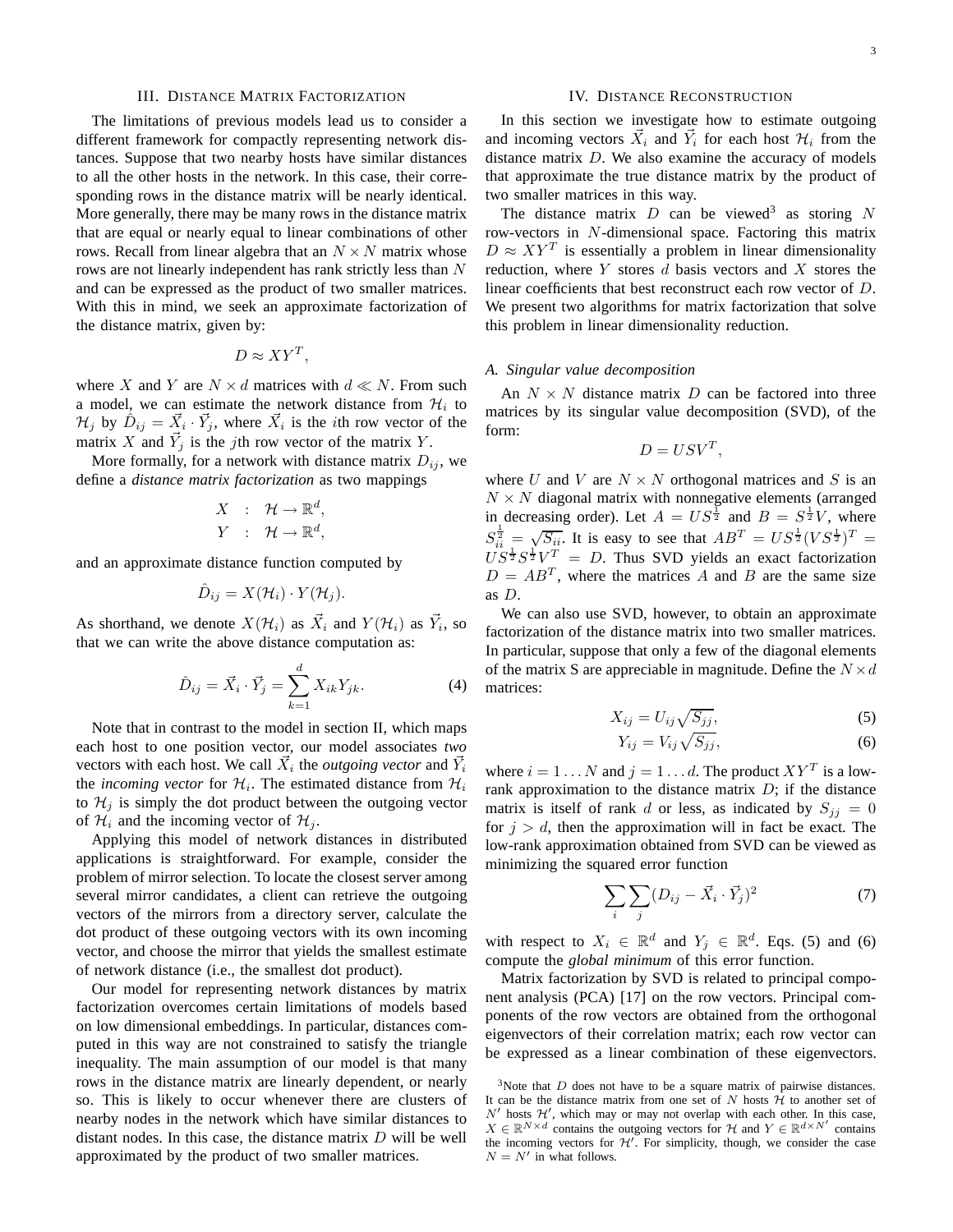The diagonal values of  $S$  measure the significance of the contribution from each principal component. In previous work on embedding of host positions by PCA, such as ICS [9] and Virtual Landmark [11], the first  $d$  rows of the matrix  $U$ were used as coordinates for the hosts, while discarding the information in the matrices  $S$  and  $V$ . By contrast, our approach uses  $U$ ,  $S$  and  $V$  to compute outgoing and incoming vectors for each host.

We use the topology in Figure 1 as an example to show how the algorithm works. The distance matrix is

$$
D = \begin{bmatrix} 0 & 1 & 1 & 2 \\ 1 & 0 & 2 & 1 \\ 1 & 2 & 0 & 1 \\ 2 & 1 & 1 & 0 \end{bmatrix}
$$

We obtain the SVD result as

$$
U = \begin{bmatrix} -0.5 & 0 & \frac{1}{\sqrt{2}} & 0.5 \\ -0.5 & -\frac{1}{\sqrt{2}} & 0 & -0.5 \\ -0.5 & \frac{1}{\sqrt{2}} & 0 & -0.5 \\ -0.5 & 0 & -\frac{1}{\sqrt{2}} & 0.5 \end{bmatrix}, S = \begin{bmatrix} 4 & 0 & 0 & 0 \\ 0 & 2 & 0 & 0 \\ 0 & 0 & 2 & 0 \\ 0 & 0 & 0 & 0 \end{bmatrix}
$$

$$
V = \begin{bmatrix} -0.5 & 0 & -\frac{1}{\sqrt{2}} & -0.5 \\ -0.5 & \frac{1}{\sqrt{2}} & 0 & 0.5 \\ -0.5 & 0 & \frac{1}{\sqrt{2}} & -0.5 \end{bmatrix}
$$

Note that  $S_{44} = 0$ . Therefore, an exact  $d = 3$  factorization exists with:

$$
X = \begin{bmatrix} -1 & 0 & 1 \\ -1 & -1 & 0 \\ -1 & 1 & 0 \\ -1 & 0 & -1 \end{bmatrix}, Y = \begin{bmatrix} -1 & 0 & -1 \\ -1 & 1 & 0 \\ -1 & -1 & 0 \\ -1 & 0 & 1 \end{bmatrix}
$$

One can verify in this case that the reconstructed distance matrix  $XY<sup>T</sup>$  is equal to the original distance matrix D.

## *B. Non-negative matrix factorization*

Non-negative matrix factorization (NMF) [18] is another form of linear dimensionality reduction that can be applied to the distance matrix  $D_{ij}$ . The goal of NMF is to minimize the same error function as in Eq. (7), but subject to the constraint that  $X$  and  $Y$  are non-negative matrices. In contrast to SVD, NMF guarantees that the approximately reconstructed distances are nonnegative:  $\hat{D}_{ij} \geq 0$ . The error function for NMF can be minimized by an iterative algorithm. Compared to gradient descent and the Simplex Downhill method, however, the algorithm for NMF converges much faster and does not involve any heuristics, such as choosing a step size. The only constraint on the algorithm is that the true network distances must themselves be nonnegative,  $D_{ij} \geq 0$ ; this is generally true and holds for all the examples we consider. The algorithm takes as input initial (random) matrices  $X$  and  $Y$  and updates them in an alternating fashion. The update rules for each iteration are:

$$
X_{ia} \leftarrow X_{ia} \frac{(DY)_{ia}}{(XY^T Y)_{ia}}
$$

$$
Y_{ja} \leftarrow Y_{ja} \frac{(X^T D)_{aj}}{(X^T XY^T)_{aj}}
$$

It is known that these update rules converge monotonically to stationary points of the error function, Eq. (7). Our experience shows that two hundred iterations suffice to converge to a local minimum.

One major advantage of NMF over SVD is that it is straightforward to modify NMF to handle missing entries in the distance matrix D. For various reasons, a small number of elements in  $D$  may be unavailable. SVD can proceed with missing values if we eliminate the rows and columns in D that contain them, but doing so will leave the corresponding host positions unknown.

NMF can cope with missing values if we slightly change the update rules. Suppose M is a binary matrix where  $M_{ij} = 1$ indicates  $D_{ij}$  is known and  $M_{ij} = 0$  indicates  $D_{ij}$  is missing. The modified update rules are:

$$
X_{ia} \leftarrow X_{ia} \frac{\sum_{k} D_{ik} M_{ik} Y_{ka}}{\sum_{k} (XY^{T})_{ik} M_{ik} Y_{ka}}
$$
(8)

$$
Y_{ja} \leftarrow Y_{ja} \frac{\sum_{k} (X^T)_{ak} D_{kj} M_{kj}}{\sum_{k} (X^T)_{ak} (XY^T)_{kj} M_{kj}} \tag{9}
$$

These update rules converge to local minima of the error function,  $\sum_{ij} M_{ij} |D_{ij} - \vec{X}_i \cdot \vec{Y}_j|^2$ .

## *C. Evaluation*

We evaluated the accuracy of network distance matrices modeled by SVD and NMF and compared the results to those of PCA from the Lipschitz embeddings used by Virtual Landmark [11] and ICS [9]. We did not evaluate the Simplex Downhill algorithm used in GNP because while its accuracy is not obviously better than Lipschitz embedding, it is much more expensive, requiring hours of computation on large data sets [11]. Accuracies were evaluated by the modified relative error,

relative\_error = 
$$
\frac{|D_{ij} - \hat{D}_{ij}|}{\min(D_{ij}, \hat{D}_{ij})}
$$
(10)

where the min-operation in the denominator serves to increase the penalty for underestimated network distances.

*1) Data sets:* We used the following five real-world data sets in simulation. Parts of the data sets were filtered out to eliminate missing elements in the distance matrices (since none of the algorithms except NMF can cope with missing data).

The network distances in the data sets are round-trip time (RTT) between pairs of Internet hosts. RTT is symmetric between two end hosts, but it does violate the triangle inequality and also give rise to other effects (described in Section II-B) that are poorly modeled by network embeddings in Euclidean space.<sup>4</sup>

• **NLANR**: The NLANR Active Measurement Project [19] collects a variety of measurements between all pairs of participating nodes. The nodes are mainly at NSF supported HPC sites, with about 10% outside the US.

<sup>&</sup>lt;sup>4</sup>Note that the proposed model can be applied to any type of network measurement between nodes, such as one-way latency, loss rate, and bandwidth, but we have only experimentally validated the model for RTT. Validation on data sets that use different metrics as the distances is still an open problem and will be considered in our future work.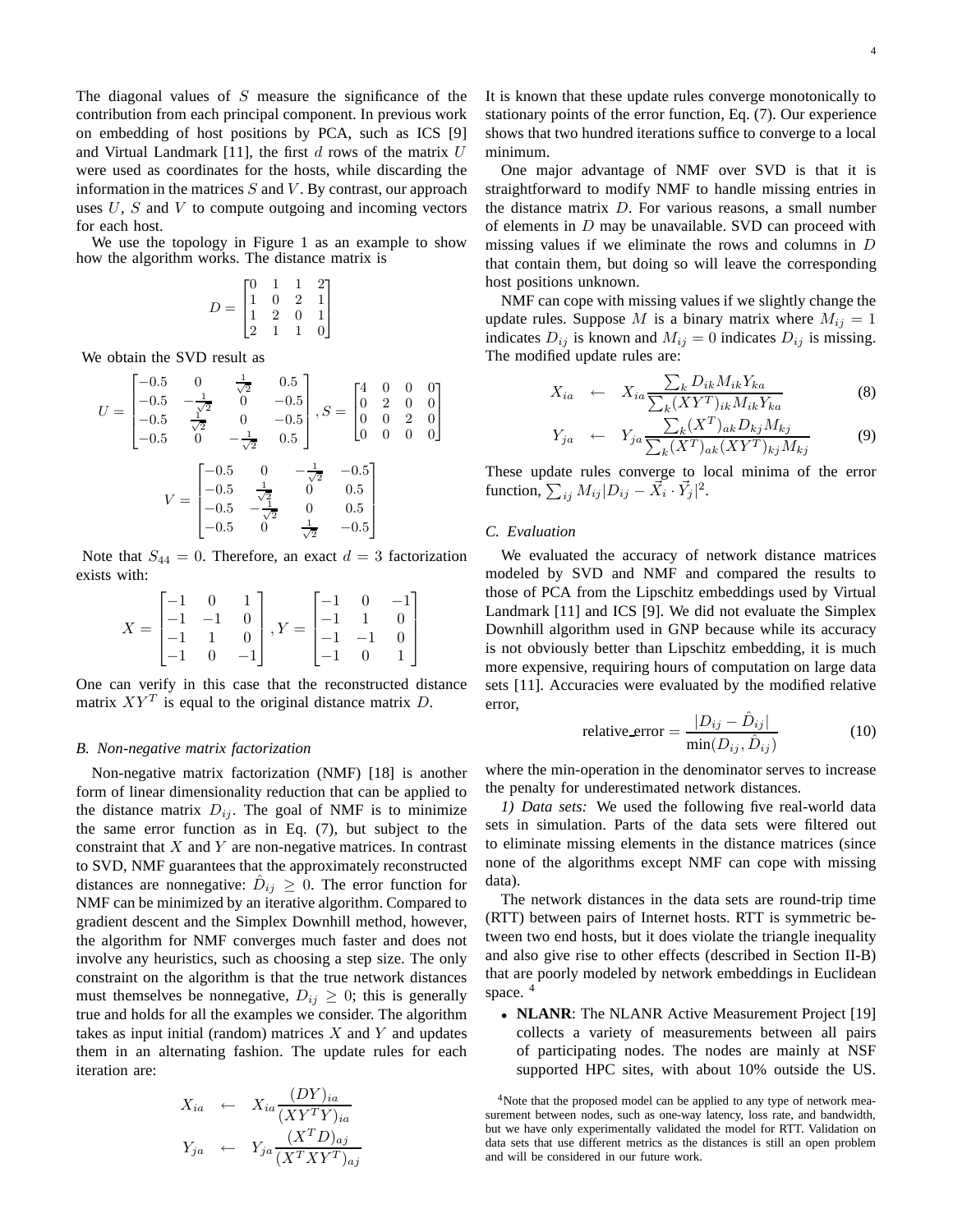The data set we used was collected on January 30, 2003, consisting of measurements of a  $110 \times 110$  clique. Each host was pinged once per minute, and network distance was taken as the minimum of the ping times over the day.

- **GNP** and **AGNP**: The GNP project measured minimum round trip time between 19 active sites in May 2001. About half of the hosts are in North America; the rest are distributed globally. We used GNP to construct a symmetric  $19 \times 19$  data set and AGNP to construct an asymmetric  $869 \times 19$  dataset.
- **P2PSim**: The P2Psim project [20] measured a distance matrix of RTTs among about 2000 Internet DNS servers based on the King method [21]. The DNS servers were obtained from an Internet-scale Gnutella network trace.
- **PL-RTT**: Obtained from PlanetLab pairwise ping project [22]. We chose the minimum RTT measured at 3/23/2004 0:00 EST. A  $169 \times 169$  full distance matrix was obtained by filtering out missing values.



Fig. 2. Cumulative distribution of relative error by SVD over various data sets,  $d = 10$ 

*2) Simulated Results:* Figure 2 illustrates the cumulative density function (CDF) of relative errors of RTT reconstructed by SVD when  $d = 10$ , on 5 RTT data sets. The best result is over GNP data set: more than 90% distances are reconstructed within 9% relative error. This is not too surprising because the GNP data set only contains 19 nodes. However, SVD also works well over NLANR, which has more than 100 nodes: about 90% fraction of distances are reconstructed within 15% relative error. Over P2PSim and PL-RTT data sets, SVD achieves similar accuracy results: 90 percentile relative error is 50%. We ran the same tests on NMF and observed similar results. Therefore, we chose NLANR and P2PSim as two representative data sets for the remaining simulations.

Figure 3 compares the reconstruction accuracy of three algorithms: matrix factorization by SVD and NMF, and PCA applied to the Lipschitz embedding. The algorithms were simulated over NLANR and P2PSim data sets. It is shown that NMF has almost exactly the same median relative errors as SVD on both data sets when the dimension  $d < 10$ . Both NMF and SVD yield much more accurate results than Lipschitz: the median relative error of SVD and NMF is more than 5 times smaller than Lipschitz when  $d = 10$ . SVD is slightly better than NMF when  $d$  is large. The reason for this may be that the algorithm for NMF is only guaranteed to converge to local minima. Considering that the hosts in the data sets come from all over the Internet, the results show that matrix factorization is a scalable approach to modeling distances in large-scale networks. In terms of maintaining a low-dimensional representation,  $d \approx 10$  appears to be a good tradeoff between complexity and accuracy for both SVD and NMF.

## V. DISTANCE PREDICTION

The simulation results from the previous section demonstrate that pairwise distances in large-scale networks are well modeled by matrix factorization. In this section we present the *Internet Distance Estimation Service (IDES)* — a scalable and robust service based on matrix factorization to estimate network distances between arbitrary Internet hosts.

## *A. Basic architecture*

X~

We classify Internet hosts into two categories: landmark nodes and ordinary hosts. Landmark nodes are a set of wellpositioned distributed hosts. The network distances between each of them is available to the *information server* of IDES. We assume that landmarks can measure network distances to others and report the results to the information server. The information server can also measure the pairwise distances via indirect methods without landmark support, *e.g.* by the King method [21] if the metric is RTT. An ordinary host is an arbitrary end node in the Internet, which is identified by a valid IP address.

Suppose there are  $m$  landmark nodes. The first step of IDES is to gather the  $m \times m$  pairwise distance matrix D on the information server. Then, we can apply either SVD or NMF algorithm over  $D$  to obtain landmark outgoing and incoming vectors  $\vec{X}_i$  and  $\vec{Y}_i$  in d dimensions,  $d < m$ , for each host  $\mathcal{H}_i$ . As before, we use X and Y to denote the  $d \times m$  matrices with  $\vec{X}_i$  and  $\vec{Y}_i$  as row vectors. Note that NMF can be used even when *D* contains missing elements.

Now suppose an ordinary host  $\mathcal{H}_{\text{new}}$  wants to gather distance information over the network. The first step is to calculate its outgoing vector  $\vec{X}_{\text{new}}$  and incoming vector  $\vec{Y}_{\text{new}}$ . To this end, it measures the network distances to and from the landmark nodes. We denote  $D_i^{\text{out}}$  as the distance to landmark i, and  $D_i^{\text{in}}$  as the distance from landmark i to the host. Ideally, we would like the outgoing and incoming vectors to satisfy  $D_i^{\text{out}} = \vec{X}_{\text{new}} \cdot \vec{Y}_i$  and  $D_i^{\text{in}} = \vec{X}_i \cdot \vec{Y}_{\text{new}}$ . The solution with the least squares error is given by:

$$
\vec{X}_{\text{new}} = \underset{\vec{U} \in \mathbb{R}^d}{\arg \min} \sum_{i=1}^m (D_i^{\text{out}} - \vec{U} \cdot \vec{Y}_i)^2 \tag{11}
$$

$$
\vec{Y}_{\text{new}} = \underset{\vec{U} \in \mathbb{R}^d}{\arg \min} \sum_{i=1}^m (\vec{D}_i^{\text{in}} - \vec{X}_i \cdot \vec{U})^2 \tag{12}
$$

The global minima of these error functions, computed by simple matrix operations, have the closed form:

$$
\vec{X}_{\text{new}} = (D^{\text{out}} Y)(Y^T Y)^{-1} \tag{13}
$$

$$
\vec{Y}_{\text{new}} = (D^{\text{in}} X)(X^T X)^{-1} \tag{14}
$$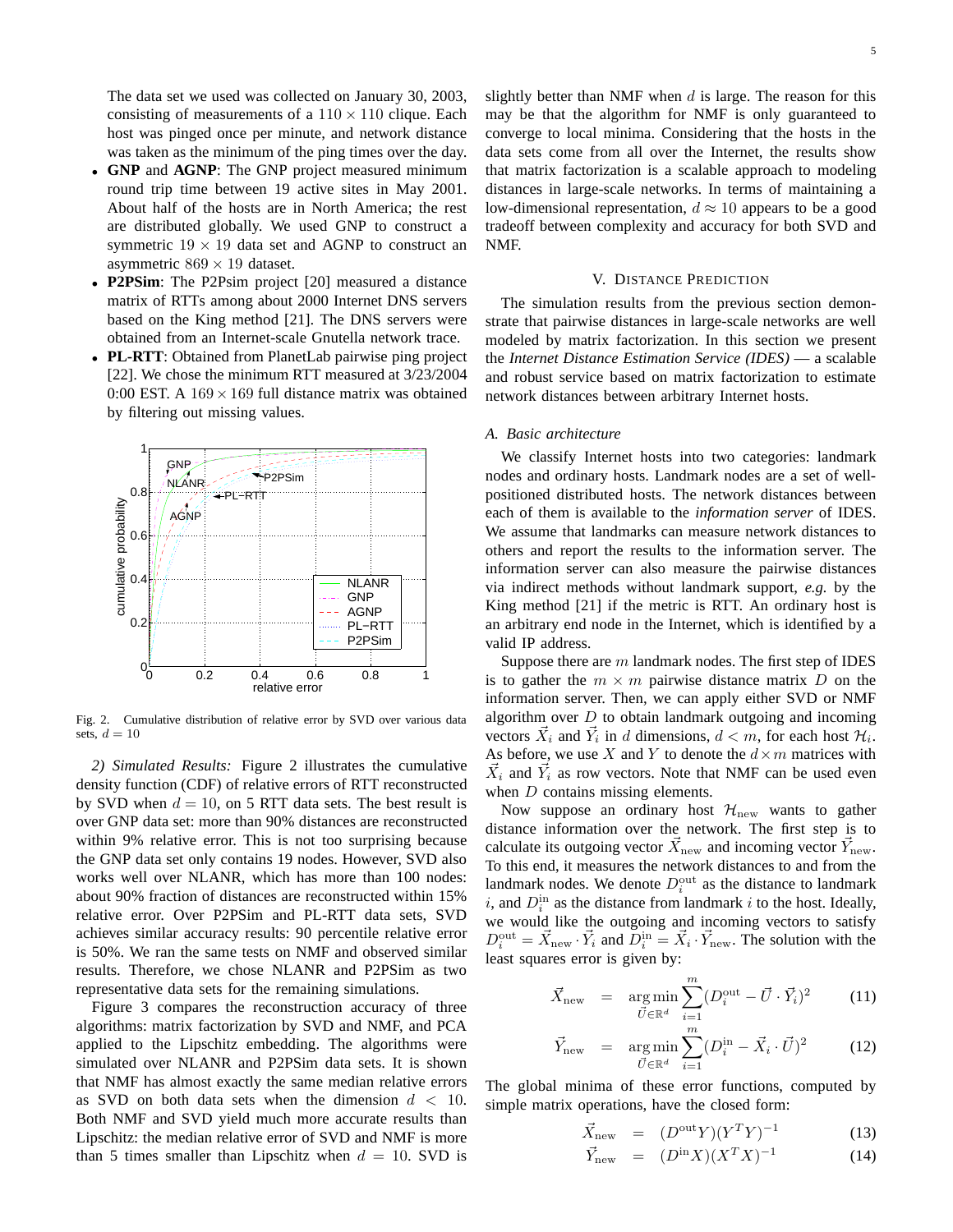

Fig. 3. Reconstruction error comparison of SVD, NMF and Lipschitz over NLANR and P2PSim data set

Eqs. (13–14) assume that the optimizations are unconstrained. Alternatively, one can impose nonnegativity constraints on  $\vec{X}_{\text{new}}$  and  $\vec{Y}_{\text{new}}$ ; this will guarantee that the predicted distances are themselves nonnegative (assuming that the landmark distance matrix was also modeled by NMF). The least squared error problems in Eqs. (11–12) can be solved with nonnegativity constraints, but the solution is somewhat more complicated. Our simulation results did not reveal any significant difference between the prediction accuracies of least squares solutions with and without non-negativity constraints; thus, in what follows, we focus on the simpler unconstrained solutions in Eqs. (13–14).



Fig. 4. Four landmark nodes  $L_1 - L_4$  and two ordinary hosts  $H_1$ ,  $H_2$ interconnected by a simple network topology

We give a simple example of this procedure in Figure 4. The network is an enlarged version of the network in Figure 1, with the four original nodes serving as landmarks and two new nodes introduced as ordinary hosts. The first step is to measure inter-landmark distances and calculate landmark incoming and outgoing vectors. We used SVD to factor the landmark distance matrix in this example. The result is the same as the example in section IV:

$$
X = \begin{bmatrix} -1 & 0 & 1 \\ -1 & -1 & 0 \\ -1 & 1 & 0 \\ -1 & 0 & -1 \end{bmatrix}, Y = \begin{bmatrix} -1 & 0 & -1 \\ -1 & 1 & 0 \\ -1 & -1 & 0 \\ -1 & 0 & 1 \end{bmatrix}
$$

Note that SVD can be substituted by NMF and the following

steps are identical.

Second, we measure the distance vectors for the ordinary hosts:  $D^{\text{out}} = D^{\text{in}} = [0.5 \ 1.5 \ 1.5 \ 2.5]$  for ordinary host  $\mathcal{H}_1$ . According to Eqs. (13 – 14),  $\vec{X}_{H_1} = [-1.5 \ 0 \ 1], \ \vec{Y}_{H_1} =$ [-1.5 0 - 1]. Similarly, we obtain the distance vector of  $\mathcal{H}_2$ as [2.5 1.5 1.5 0.5], and calculate its outgoing and incoming vectors:  $\vec{X}_{H_2} = [-1.5 \ 0 \ -1], \vec{Y}_{H_2} = [-1.5 \ 0 \ 1].$  One can verify that distances between ordinary hosts and landmarks are exactly preserved. The distance between two ordinary hosts is not measured, but can be estimated as  $\vec{X}_{H_1} \cdot \vec{Y}_{H_2} = \vec{X}_{H_2} \cdot \vec{Y}_{H_3}$  $\overrightarrow{Y}_{H_1} = 3.25$ , while the real network distance is 3.

## *B. Optimization*

The basic architecture requires an ordinary host to measure network distances to all landmarks, which limits the scalability of IDES. Furthermore, if some of the landmark nodes experience transient failures or a network partition, an ordinary host may not be able to retrieve the measurements it needs to solve Eqs. (13–14).

To improve the scalability and robustness of IDES, we propose a relaxation to the basic architecture: an ordinary host  $\mathcal{H}_{\text{new}}$  only has to measure distances to a set of k nodes with pre-computed outgoing and incoming vectors. The  $k$  nodes can be landmark nodes, or other ordinary hosts that have already computed their vectors. Suppose the outgoing vectors of those k nodes are  $\vec{X}_1, \vec{X}_2, \cdots, \vec{X}_k$  and the incoming vectors are  $\vec{Y}_1, \vec{Y}_2, \cdots, \vec{Y}_k$ . We measure  $D_i^{out}$  and  $D_i^{in}$  as the distance from and to the *i*th node, for all  $i = 1, \dots, k$ . Calculating the new vectors  $\vec{X}_{\text{new}}$  and  $\vec{Y}_{\text{new}}$  for  $\mathcal{H}_{\text{new}}$  is done by solving the least squares problems:

$$
\vec{X}_{\text{new}} = \underset{\vec{U} \in \mathbb{R}^d}{\arg \min} \sum_{i=1}^k (D_i^{\text{out}} - \vec{U} \cdot \vec{Y}_i)^2 \tag{15}
$$

$$
\vec{Y}_{\text{new}} = \underset{\vec{U} \in \mathbb{R}^d}{\arg \min} \sum_{i=1}^k (\vec{D}_i^{\text{in}} - \vec{X}_i \cdot \vec{U})^2 \tag{16}
$$

The solution is exactly the same form as described in Eq. (13) and Eq. (14). The constraint  $k \ge d$  is necessary (and usually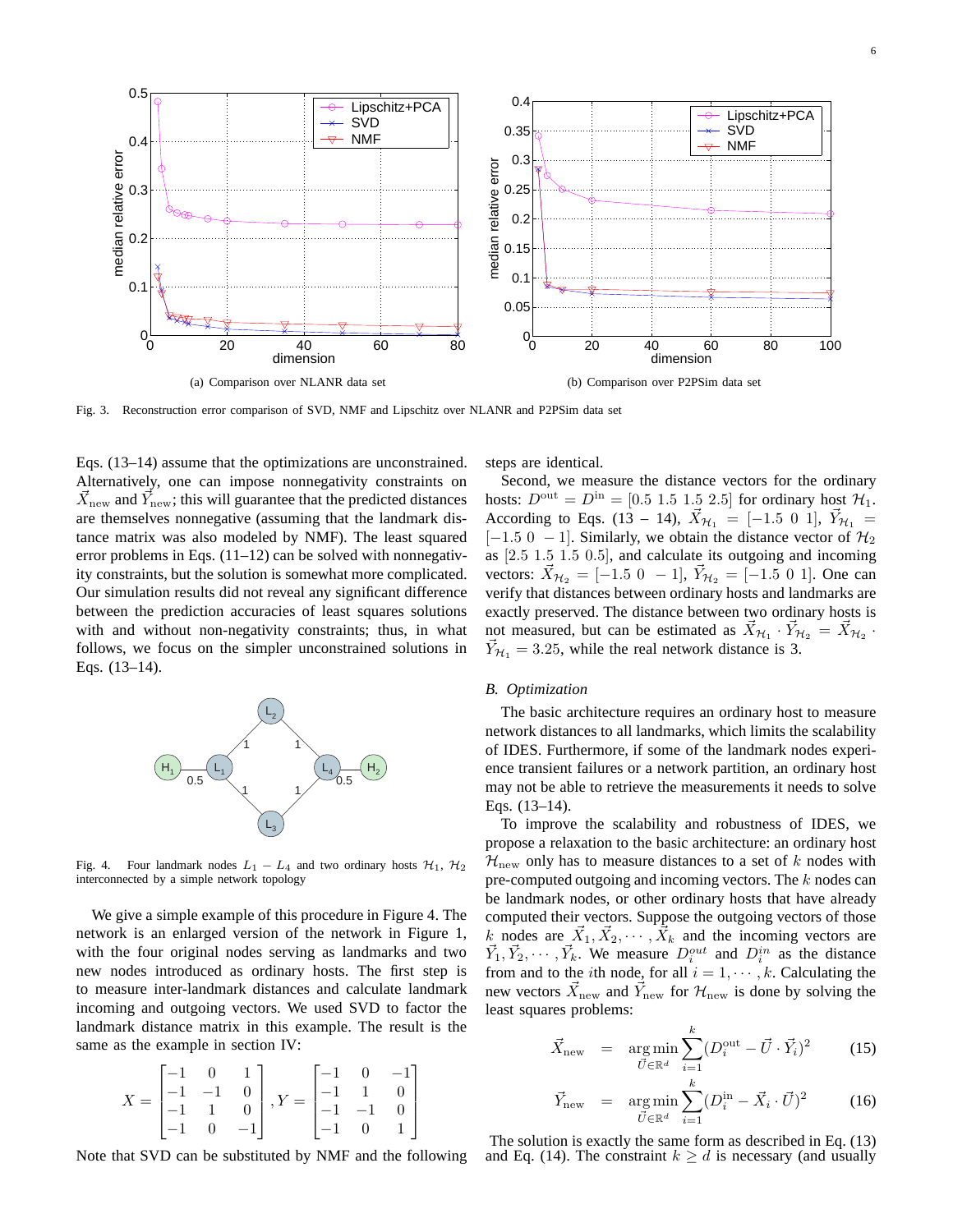sufficient) to ensure that the problem is not singular. In general, larger values of  $k$  lead to better prediction results, as they incorporate more measurements of network distances involving  $\mathcal{H}_{\text{new}}$  into the calculation of the vectors  $\vec{X}_{\text{new}}$  and  $\vec{Y}_{\text{new}}$ .

We use the topology in Figure 4 again to demonstrate how the system works. As in the basic architecture, the first step is to measure inter-landmark distances and calculate landmark outgoing and incoming vectors. Secondly, the ordinary host  $\mathcal{H}_1$  measures the distances to  $L_1$ ,  $L_2$  and  $L_3$  as [0.5 1.5 1.5]. By Eq. (13) and Eq. (14), the vectors are  $\bar{X}_{H_1}$ =[-1.5 0 1],  $\bar{Y}_{H_1}$  =[-1.5 0 -1]. Note that we did not measure the distance between  $\mathcal{H}_1$  and  $L_4$ , but it can be estimated as  $\vec{X}_{\mathcal{H}_1} \cdot \vec{Y}_{L_4}$ =[-1.5 0 1] $[-1 0 1] = 2.5$ , which is in fact the true distance. Finally, the ordinary host  $\mathcal{H}_2$  measures the distances to  $L_2$ ,  $L_4$  and  $H_1$  as [1.5 0.5 3]. Because all of them already have pre-computed vectors,  $H_2$  can compute its own vectors by Eq. (13) and Eq. (14). The results are  $X_{H_2} = [-1.4 \; 0.1 \; -0.9]$ ,  $\bar{Y}_{\mathcal{H}_2}$  =[-1.4 -0.1 0.9]. The distances between ordinary host  $\mathcal{H}_2$ and  $L_1/L_3$  are not measured directly, but can be estimated as  $\vec{X}_{\mathcal{H}_2} \cdot \vec{Y}_{L_1} = [-1.4 \, 0.1 \, -0.9] \cdot [-1 \, 0 \, -1] = 2.3$  and  $\vec{X}_{\mathcal{H}_2} \cdot \vec{Y}_{L_3} = [-1.4 \, 0.1 \, -0.9] \cdot [-1 \, 0 \, -1] = 2.3$  $0.1 - 0.9$ ] $\cdot$ [ $-1 - 1$  0] $= 1.3$ .



Fig. 5. Learning outgoing and incoming vectors for two ordinary hosts. Solid lines indicate that real network measurement is conducted. Each edge is annotated with (real network distance / estimated distance).

This example illustrates that even without measurement to all landmarks, the estimated distances can still be accurate. In this example, most of the pairwise distances are exactly preserved; the maximum relative error is 15% when predicting the distance between  $\mathcal{H}_2$  and  $L_2$ . In the example, the load is well distributed among landmarks. As shown in Figure 5, distances to  $L_2$  are only measured twice during this estimation procedure. Such a scheme allows IDES to scale to a large number of ordinary hosts and landmarks. It is also robust against partial landmark failures.

## *C. Landmark selection*

The system performance depends on the positioning of the landmarks. Ill-positioned landmarks can significantly reduce the accuracy of estimated network distances. For example, as a worst case, imagine that all the landmarks are very close to each other. Then the pairwise distance matrix  $D$  will be close to the zero matrix, and modeling  $D$  by matrix factorization will not capture any information about long-range distances or the global network topology. Given a set of nodes and their pairwise network distances, we propose the following four landmark selection algorithms and evaluate them in the next section.

## • **random**

We randomly choose landmarks by uniformly sampling (without replacement) from the set of all candidate nodes. In this scheme, each node has the same probability to be chosen as a landmark, and no information about pairwise distances is required.

# • **k-means**

The k-means algorithm [23] is a well- known iterative procedure for detecting k clusters in multivariate data. We adapt the algorithm to find clusters in the space of host nodes; the host nodes closest to the cluster centroids are then chosen as landmark nodes. Since only distances between host nodes are initially specified, it is necessary to represent the host nodes as points in a vector space before applying the k-means algorithm. We choose the Lipschitz embedding method: each node  $\mathcal{H}_i$  is represented by the N-dimensional vector whose elements are its distances  $(D_{i1}, \cdots, D_{iN})$  to the other nodes in the network. Note that Euclidean distances in this representation do not preserve the distances originally specified by the matrix  $D$ , as discussed in section II.

# spectral clustering

Spectral clustering [24] is another well-known clustering procedure. Unlike k-means, it can cluster objects directly based on their pairwise distances, without requiring an intermediate vector space representation. Moreover, the main step of spectral clustering is an eigenvector computation, not an iterative optimization with potentially spurious local minima, as in k-means. In general, spectral clustering is more robust than k-means, but also more computationally expensive. We use the algorithm in [24] to assign nodes to  $k$  different clusters and choose the nodes closest to each cluster centroid as landmark nodes.

## • **maximum distance**

Finally, we use a simple greedy heuristic to identify landmarks whose summed pairwise distances are approximately maximized. (An optimal algorithm would be NPhard.) Our algorithm works as follows: (1) initially, we choose one node at random as the first landmark; (2) from the remaining nodes, we choose the node with maximum average distance to the existing landmarks as the next landmark; (3) we repeat step (2) until enough landmarks have been chosen.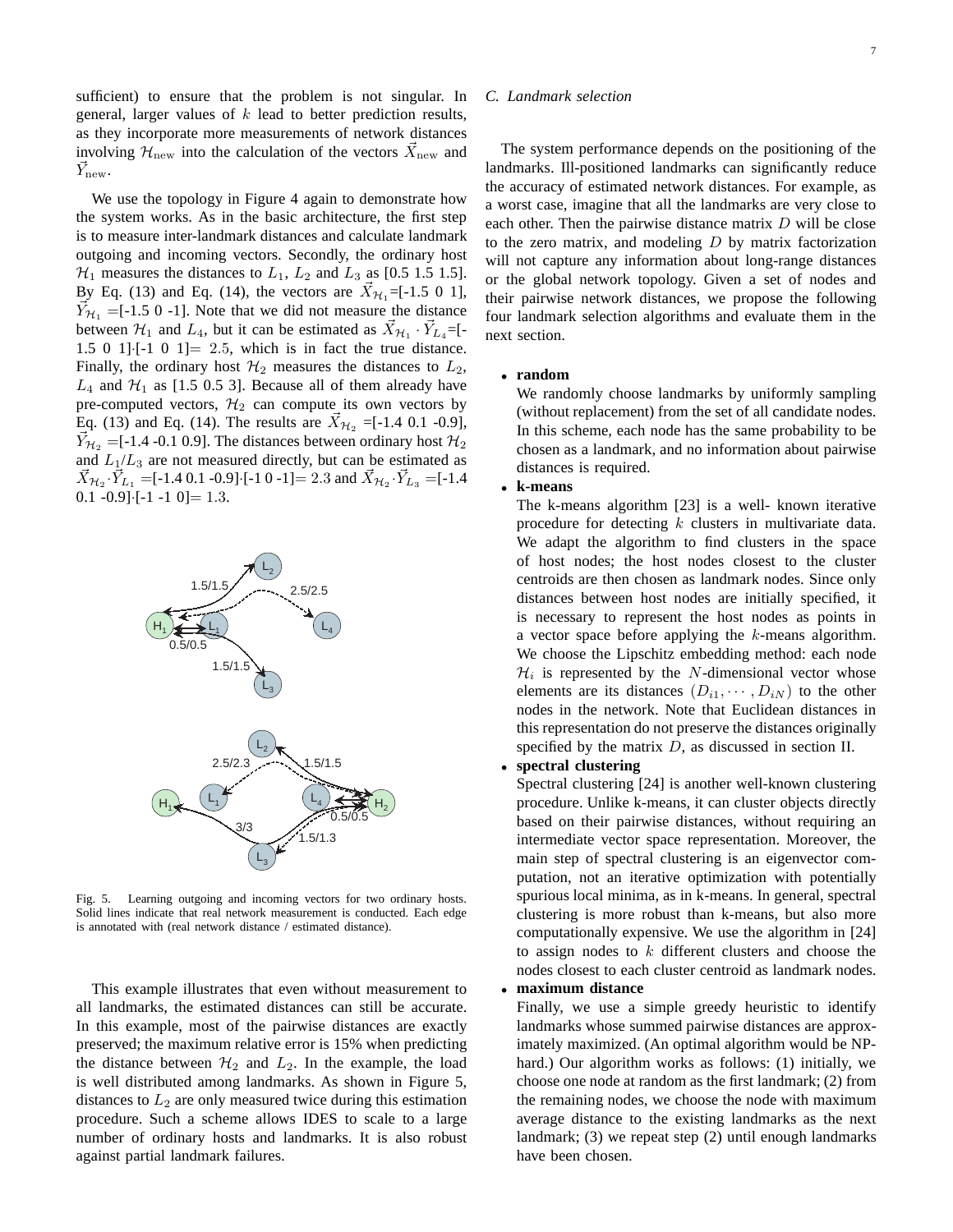# VI. EVALUATION

In this section we evaluate IDES, using SVD and NMF algorithms to learn models of network distances, and compare them to the GNP [10] and ICS [9] systems.

The experiments were performed on a Dell Dimension 4600 with Pentium 4 3.2GHz CPU, 2GB RAM. The GNP implementation was obtained from the official GNP software release written in C. We implemented IDES and ICS exactly as described in [9] in MatLab 6.0. Please refer to Section II-A for details of the GNP and ICS systems.

We identify four evaluation criteria:

• **Efficiency**

We measure efficiency by the total running time required by a system to build its model of network distances between all landmark nodes and ordinary hosts.

## • **Accuracy**

The prediction error between  $D_{ij}$  and  $\hat{D}_{ij}$  should be small. We use the modified relative error function in Eq. (10) to evaluate accuracy, which is also used in GNP and Vivaldi. Note that predicted distances are computed between ordinary hosts that have not conducted any network measurements of their distance. Predicted distance errors are different than reconstructed distance errors (where actual network measurements are conducted). Evaluations based on other proposed error functions [25] will be considered in our future work.

## • **Scalability**

The storage requirements are  $O(d)$  for models based on network embeddings (with one position vector for each host) and matrix factorizations (with one incoming and outgoing vector for each host). In large-scale networks, the number of hosts  $N$  is very large. The condition  $d \ll N$  allows the model to scale, assuming that reasonable accuracy of predicted distances is maintained. Also, to support multiple hosts concurrently, it is desirable to distribute the load—for instance, by only requiring distance measurements to partial sets of landmarks.

## • **Robustness**

A robust system should be resilient against host failures, temporary network partitioning, and measurement errors. In particular, partial failure of landmark nodes should not prevent the system from building models of network distances.

## *A. Efficiency and accuracy*

We use three data sets for evaluating accuracy and efficiency.

- GNP: 15 out of 19 nodes in the symmetric data set were selected as landmarks. The rest of the 4 nodes and the 869 nodes in the AGNP data set were selected as ordinary hosts. Prediction accuracy was evaluated on  $869 \times 4$  pairs of hosts.
- NLANR: 20 out of 110 nodes were selected randomly as landmarks. The remaining 90 nodes were treated as ordinary hosts. The prediction accuracy was evaluated on  $90 \times 90$  pairs of hosts.

| data set                        | <b>IDES/SVD</b> | <b>IDES/NMF</b> | <b>ICS</b> | <b>GNP</b> |
|---------------------------------|-----------------|-----------------|------------|------------|
| <b>GNP</b>                      | 0.10s           | 0.12s           | 0.02s      | 1min 19s   |
| NLANR                           | 0.01s           | 0.02s           | 0.01s      | $4min$ 44s |
| P <sub>2</sub> PS <sub>im</sub> | 0.16s           | 0.17s           | 0.03s      | $2min$ 30s |

TABLE I

EFFICIENCY COMPARISON ON IDES, ICS AND GNP OVER FOUR DATA **SETS** 

• P2PSim: 20 out of 1143 nodes were selected randomly as landmarks. The remaining 1123 nodes were treated as ordinary hosts. The prediction accuracy was evaluated on  $1123 \times 1123$  pairs of hosts.

Although deliberate placement of landmarks might yield more accurate results, we chose the landmarks randomly since in general they may be placed anywhere on the Internet. We present the study of landmark placement effect in section VI-C. To ensure fair comparisons, we used the same set of landmarks for all four algorithms. We also repeated the simulation several times, and no significant differences in results were observed from one run to the next.

Table I illustrates the running time comparison between IDES, ICS and GNP. GNP is much less efficient than the IDES and ICS. This is because GNP uses Simplex Downhill method, which converges slowly to local minima. Both IDES and ICS have running time less than 1 second, even when the data sets contain thousands of nodes. It is possible to reduce the running time of GNP by sacrifying the accuracy, but the parameters are hard to tune, which is another drawback of Simplex Downhill method.

Figure 6 plots the CDF of prediction errors for IDES using SVD, IDES using NMF, ICS and GNP over the three data sets respectively. In Figure 6(a), the GNP system is the most accurate system for the GNP data set. IDES using SVD and NMF are as accurate as GNP for 70% of the predicted distances. The GNP data set is somewhat atypical, however, in that the predicted distance matrix has many more columns  $(869)$  than rows (4). Figure  $6(b)$  and  $6(c)$  depict the CDF of prediction errors over NLANR and P2PSim data sets, which are more typical. In both cases, IDES has the best prediction accuracy. On the NLANR data set, IDES yields better results than GNP and ICS: the median relative error of IDES using SVD is only 0.03. Its 90th percentile relative error is about 0.23. The accuracy is worse for all three systems in P2PSim data set than in NLANR data set. However, IDES (with either SVD or NMF) is still the most accurate system among the three. The better prediction results on the NLANR data set may be due to the fact that 90% of the hosts in NLANR are in North America and the network distances, computed from minimum RTT over a day, are not affected much by queueing delays and route congestion. These properties make the data set more uniform, and therefore, more easily modeled by a low dimensional representation.

## *B. Scalability and robustness*

In the previous subsection, we showed that IDES can accurately model the network distances in low dimensions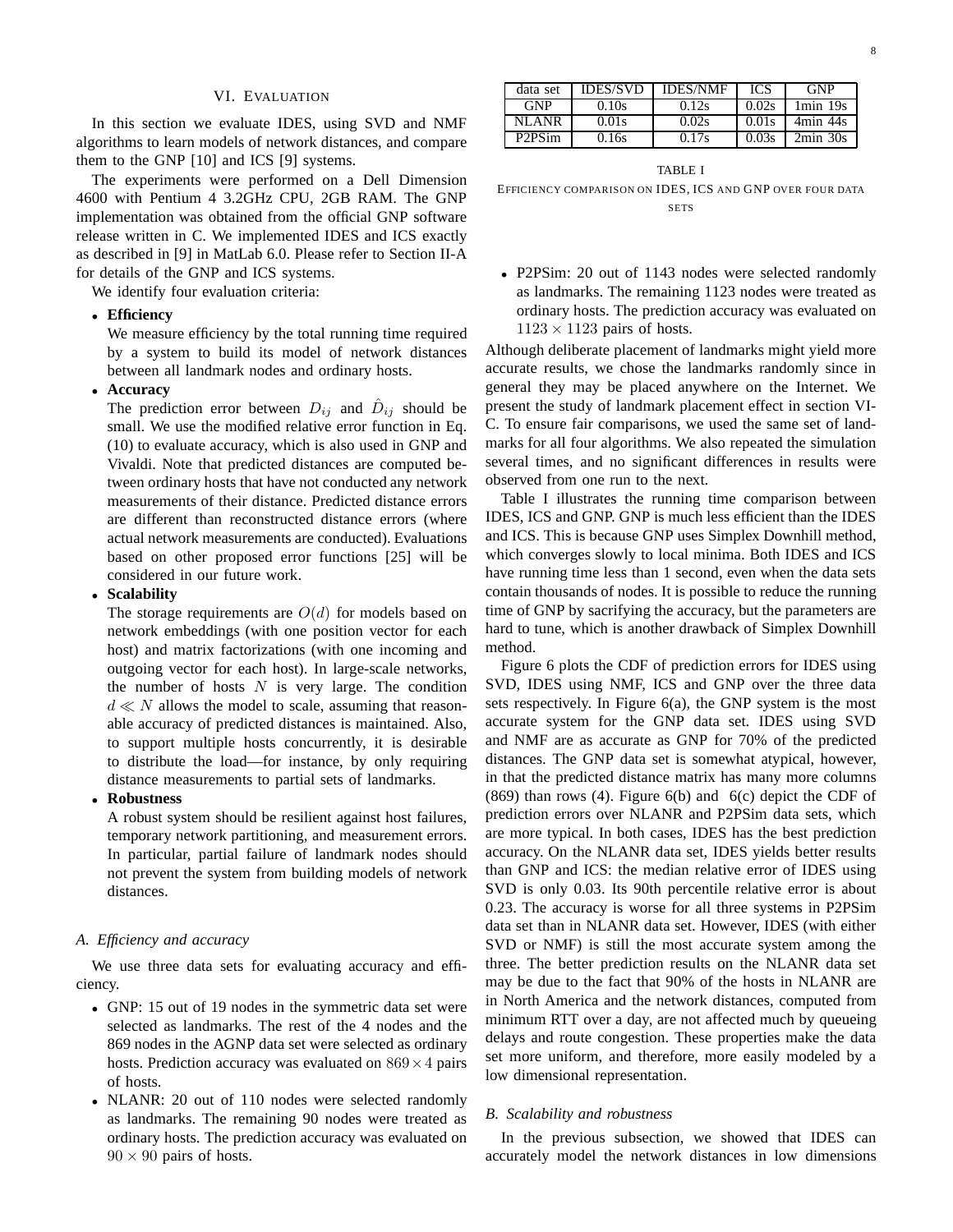

Fig. 7. the correlation between accuracy and landmark failures on IDES using SVD algorithm.



Fig. 8. the impact of measurement errors on the accuracy of IDES and ICS. In each test, there is  $p$  fraction of links are subject to measurement errors.

 $d \leq 10$ , which is fundamental to make the system scale to large-scale networks. In this subsection, we study the impact of partially observed landmarks and network measurement errors on the accuracy of IDES.

*1) partially observed landmarks:* Measuring the distances to only a subset of landmark nodes reduces the overall load and allows the system to support more ordinary hosts concurrently. It also makes the system robust to partial landmark failures.

We simulated partially observed landmark scenarios in IDES using SVD to model partial distance matrices from the NLANR and P2PSim data sets. For each data set, we experimented with two settings: 20 random landmarks and 50 random landmarks. The simulation results are shown in Figure 7. The x-axis indicates the fraction of unobserved landmarks. The unobserved landmarks for each ordinary host were independently generated at random. When the number of landmarks is less than twice the model dimensionality  $d$ , the accuracy appears sensitive to the fraction of unobserved landmarks. However, as the number of landmarks increases, the system tolerates more failure: for example, not observing 40% of the landmarks has little impact on the system accuracy when 50 landmarks are used in the test.

*2) measurement errors:* In previous simulations, we assume that all the measurement results from the data sets are accurate. However, in the real world, measurement may contain various kinds of errors. For example, a temporary route change may

result unstable measurement results; a very high load node may respond the ICMP ECHO or UDP packet with a higher delay<sup>5</sup> ; a transparent Web proxy may intercept TCP SYN packets and respond with SYN/ACK packets to make TCP probing results inaccurate. A robust system should be resilient against a small amount of measurement anomalies and still yield reasonably accurate results.

To this end, we studied how well IDES and ICS work by simulating measurement errors. We first assumed that the original data sets do not contain erroneous results. Then, among the  $n \times (n-1)$  links in the distance matrix D, we randomly picked  $pn(n-1)$  links, where  $0 \lt p \lt 1$ , and increased the RTTs of these links to  $\lambda$  times of the original values. This is to say that, in the following simulation, the measured network distances could be larger than the actual values as much as  $\lambda - 1$  times. We simulated the IDES system using SVD and ICS respectively. 20 landmarks were chosen by the random algorithm, and the dimension used was  $d = 10$ . Note that when calculating the estimation errors, we compared the estimated results to the actual network distances (i.e. the original data without injected errors). We ran the simulation over the NLANR and P2P data sets, repeated the test 100

<sup>5</sup>The data set from PlanetLab pairwise ping project [22] show that some of the RTTs are longer than 2000 ms, which is unlikely to happen in today's Internet. We suspect this is due to the fact that the PlanetLab nodes are often overloaded.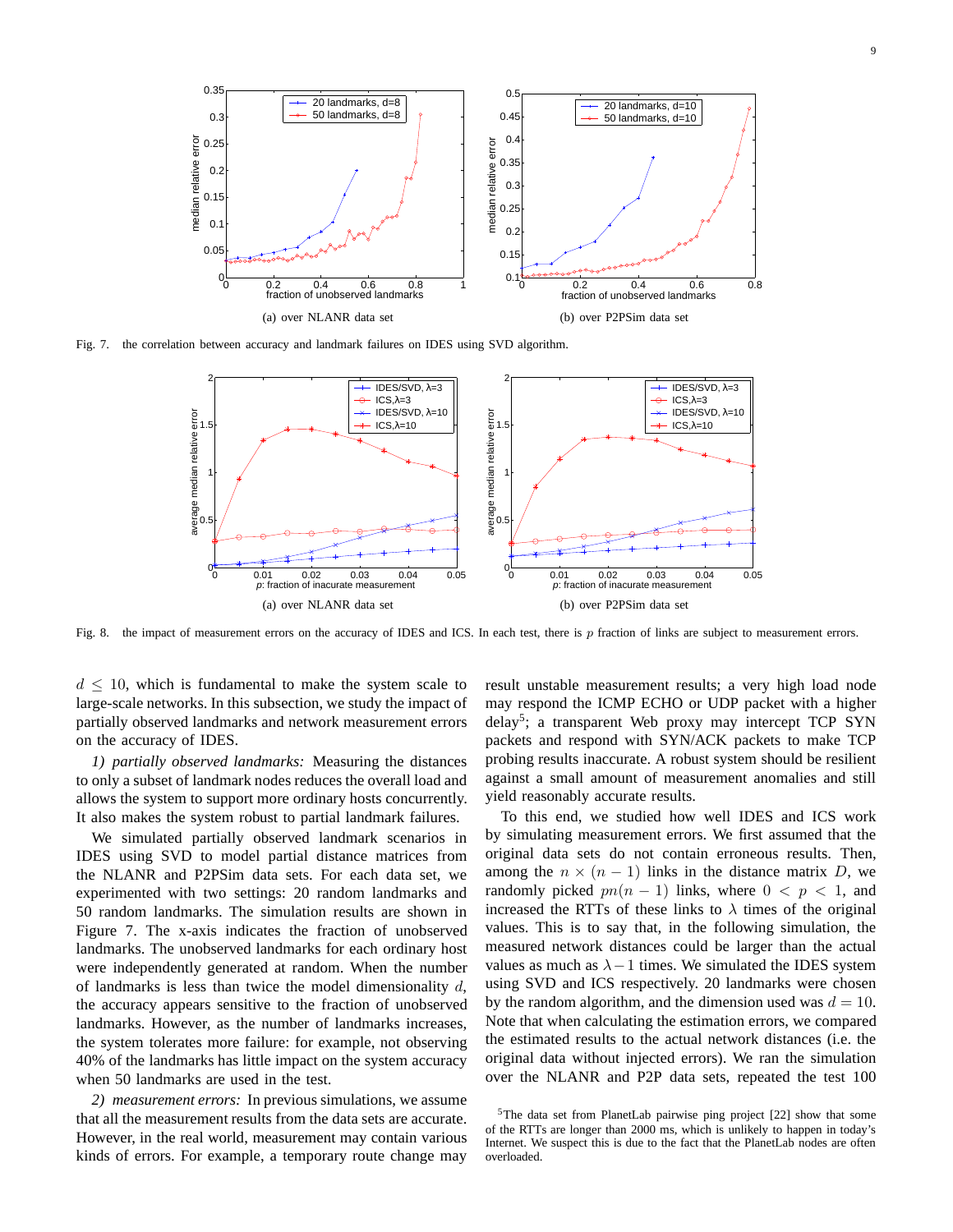

(a) CDF of relative error over GNP data set, 15 landmarks



(b) CDF of relative error over NLANR data set, 20 landmarks



(c) CDF of relative error over P2PSim data set, 20 landmarks

Fig. 6. Accuracy comparison on IDES using SVD and NMF, ICS, and GNP,  $d = 8$ 

times, and report the average median estimation errors in Figure 8. Not surprisingly, in the IDES system, the amount of relative estimation errors increases when the amount of inaccurately measured links increases. The higher the degree of measurement error  $\lambda$  is, the faster the estimation error increases along with p. However, even when  $p = 0.05$  and  $\lambda = 3$ , i.e. 5% of the network links are subject to 2 times more measurement errors, IDES is still more accurate than the case of ICS where no link suffers any measurement error. In ICS, the accuracy is not affected much when  $\lambda$  is low. However, we noticed significant estimation error when  $p = 0.15$  and  $\lambda = 10$  over both data sets, which means that ICS is not as 10

robust as IDES when the measurement error range is large, the reason for which deserves further investigation.

## *C. Landmark selection*



(a) comparison of the average 90th percentile estimation errors



(b) comparison of the standard deviation of 90th percentile estimation errors

Fig. 9. performance comparison on the landmark selection algorithms ( random, k-means, spectral clustering and maximum distance) over the datasets of NLANR, P2PSim and PL-RTT. 20 landmarks are chosen.  $d = 10$ 

In this subsection, we use simulation to evaluate the impacts of different landmark selection algorithms on the accuracy of IDES. Except for the random algorithm, we assume the pairwise network distances among all the nodes are given when choosing the landmarks. Although the assumption is somewhat unrealistic in very large scale networks, understanding the relationship between landmark distribution and prediction accuracy is important.

We studied the four algorithms proposed in section V-C, the random algorithm, the k-means algorithm, the spectral clustering algorithm, and the maximum distance algorithm. Each of them was evaluated over three data sets (NLANR, P2PSim, and PL-RTT). After using a particular algorithm to select a pre-defined number of landmarks (20 in the simulation), we ran IDES using SVD with  $d = 10$  to predict the network distances between ordinary nodes, and recorded the 90th percentile relative error of the predicted distances. For each landmark selection algorithm and data set, we repeated the test 100 times, and reported the average and standard deviation of the 90th percentile relative error in Figure 9(a) and 9(b), respectively. From the figures, we can see that the